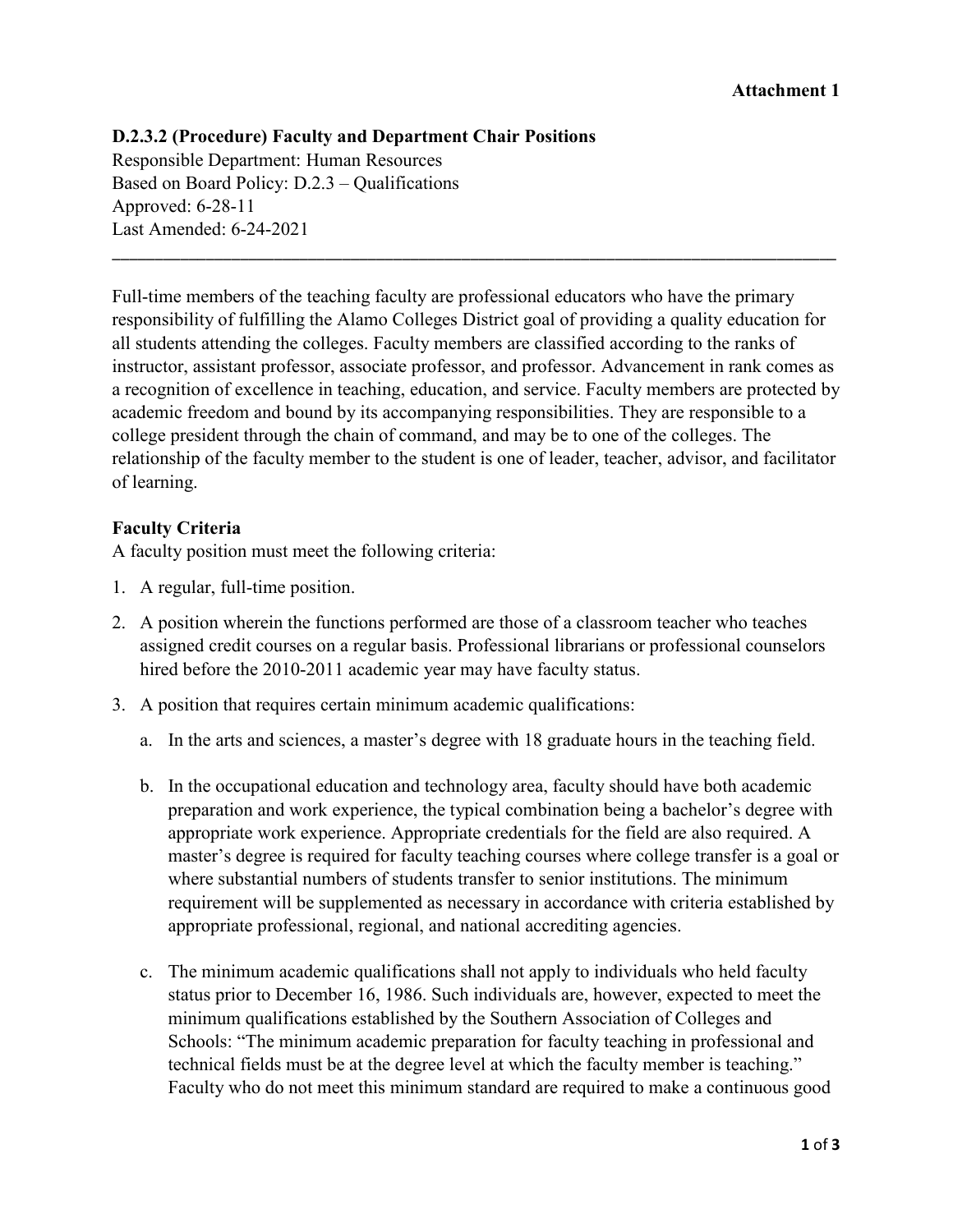# **D.2.3.2 (Procedure) Faculty and Department Chair Positions** Responsible Department: Human Resources Based on Board Policy: D.2.3 – Qualifications Approved: 6-28-11 Last Amended: 6-24-2021

faith effort to do so, with progress and future plans recorded and approved in the annual Faculty Development Plan.

\_\_\_\_\_\_\_\_\_\_\_\_\_\_\_\_\_\_\_\_\_\_\_\_\_\_\_\_\_\_\_\_\_\_\_\_\_\_\_\_\_\_\_\_\_\_\_\_\_\_\_\_\_\_\_\_\_\_\_\_\_\_\_\_\_\_\_\_\_\_\_\_\_\_\_\_\_\_\_\_\_\_\_\_\_

## **Faculty Substitutes**

Faculty members shall inform the immediate supervisor of an anticipated absence from class as far in advance as possible in order that a substitution may be arranged. The department chairperson shall make arrangements for substitutions within the college faculty insofar as possible.

Faculty members may substitute on a reciprocal basis for other faculty members who are absent for illness, injury, illness or death in the family, personal or Alamo Colleges District business, or attendance at professional meetings. Faculty members substituting for more than one class must be qualified to teach the applicable course.

The reciprocal substitution provisions of this section are applicable only to absences of full-time faculty members for classes within the faculty member's regular class load.

## **Department Chairpersons**

Department Chairpersons serve as an administrative department head and ensure the attainment of educational and operational objectives of the college. Department Chairs serve in an essential leadership capacity in the chain-of-command between faculty and administration. Department Chairpersons must meet all criteria and qualifications required of faculty in any discipline and also demonstrate the ability and willingness to serve in a leadership capacity. Department chairpersons shall be selected by the College President using a cooperative process to gather input from faculty and college administration.

The following general guidelines shall be followed:

Department Chair positions will be posted and all qualified faculty including candidates at other colleges within the Alamo Colleges District shall be eligible to apply and be equally considered. At the discretion of the College President, external candidates, may be introduced into the process to supplement the pool of internal candidates.

A final selection will be made by the President.